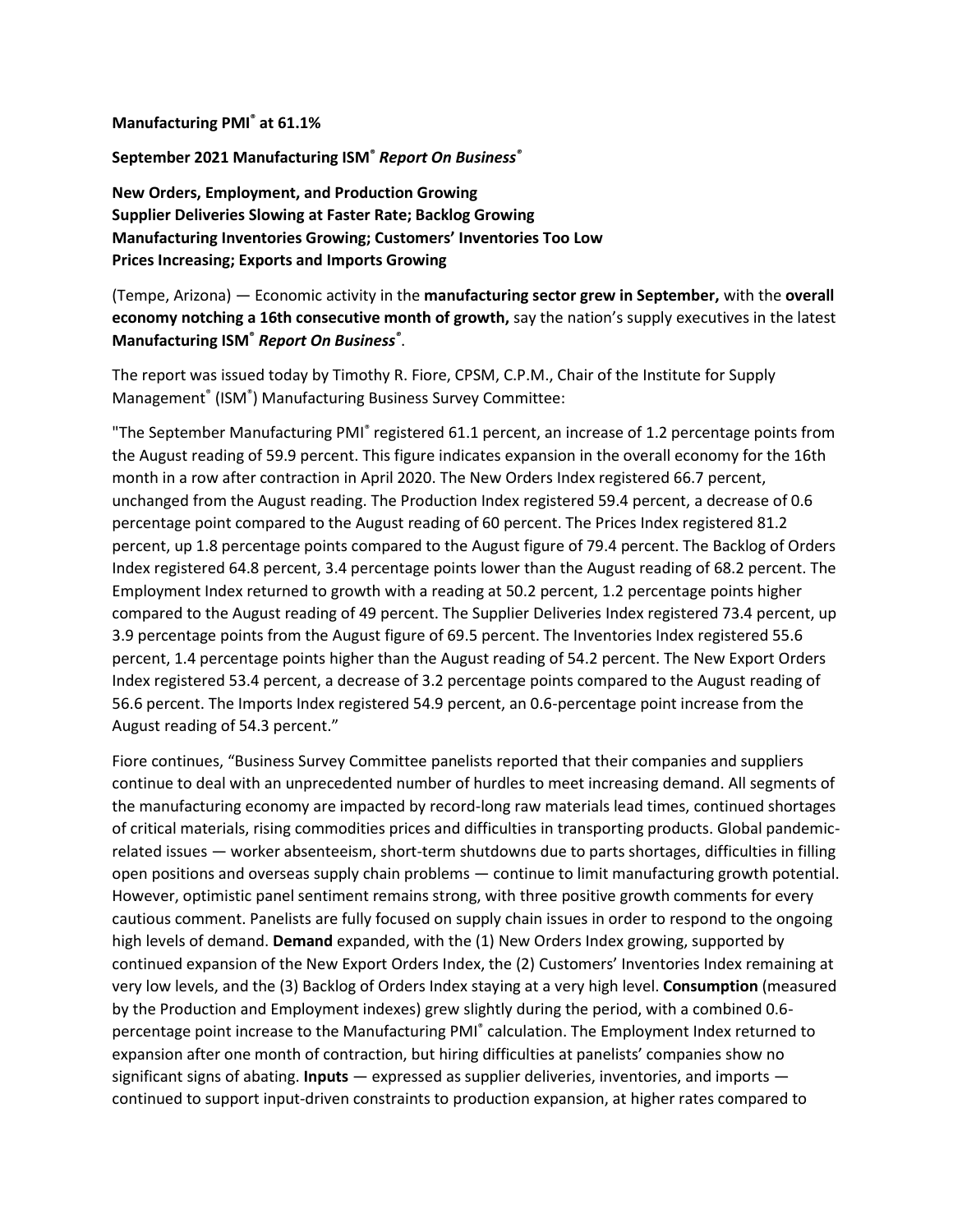August. The Supplier Deliveries Index reversed a recent pattern of softening, while the Inventories Index continued to expand faster due to work-in-process inventory being held longer because of key part shortages, as well as more finished goods inventory being held due to downstream customer issues. The Prices Index expanded for the 16th consecutive month, at a faster rate in September, indicating continued supplier pricing power and scarcity of supply chain goods.

"All of the six biggest manufacturing industries — Petroleum & Coal Products; Computer & Electronic Products; Chemical Products; Food, Beverage & Tobacco Products; Fabricated Metal Products; and Transportation Equipment, in that order — registered moderate to strong growth in September.

"Manufacturing performed well for the 16th straight month, with demand, consumption and inputs registering month-over-month growth, in spite of continuing unprecedented obstacles and everincreasing demand. Panelists' companies and their supply chains continue to struggle to meet demand due to difficulties in hiring and a clear cycle of labor turnover, as workers opt for more attractive job opportunities. Disruptions from COVID-19, primarily in Southeast Asia, continue to have an impact on many industry sectors. Congestion at ports in China and the U.S. continues to be a headwind, as transportation networks remain stressed. Demand remains at strong levels, despite increasing prices," says Fiore.

The 17 manufacturing industries reporting growth in September — in the following order — are: Furniture & Related Products; Petroleum & Coal Products; Machinery; Electrical Equipment, Appliances & Components; Computer & Electronic Products; Chemical Products; Apparel, Leather & Allied Products; Textile Mills; Paper Products; Printing & Related Support Activities; Miscellaneous Manufacturing; Food, Beverage & Tobacco Products; Fabricated Metal Products; Transportation Equipment; Primary Metals; Nonmetallic Mineral Products; and Plastics & Rubber Products. The only industry reporting a decrease in September compared to August is Wood Products.

# **WHAT RESPONDENTS ARE SAYING**

- "Many electronic components and assemblies shortages showing up (due to) port issues, lack of containers and other issues. Problematic, but nothing completely shut down yet. Watching COVID-19 restrictions country by country." [Computer & Electronic Products]
- "The impacts from Hurricane Ida on the petrochemical industry has put additional stress on an already fragile supply chain. Logistics with intermodal containers and motor carriers continues to be a challenge for planning deliveries of materials." [Chemical Products]
- "In the U.S., labor availability is the most significant supply challenge for our company, with raw materials just behind. Plastic resin, polyurethanes, small-volume steel purchases and electronics are the biggest material challenges." [Transportation Equipment]
- "Lack of labor and escalating costs from every direction are very concerning." [Food, Beverage & Tobacco Products]
- "Ocean freight delays creating disruptions in many areas. Southeast Asia supply continues to be challenged due to COVID-19 outbreaks." [Furniture & Related Products]
- "Delivery and availability of raw materials, primarily carbon steel, are becoming more and more difficult to source. This has resulted in delaying order deliveries. Computer numerical control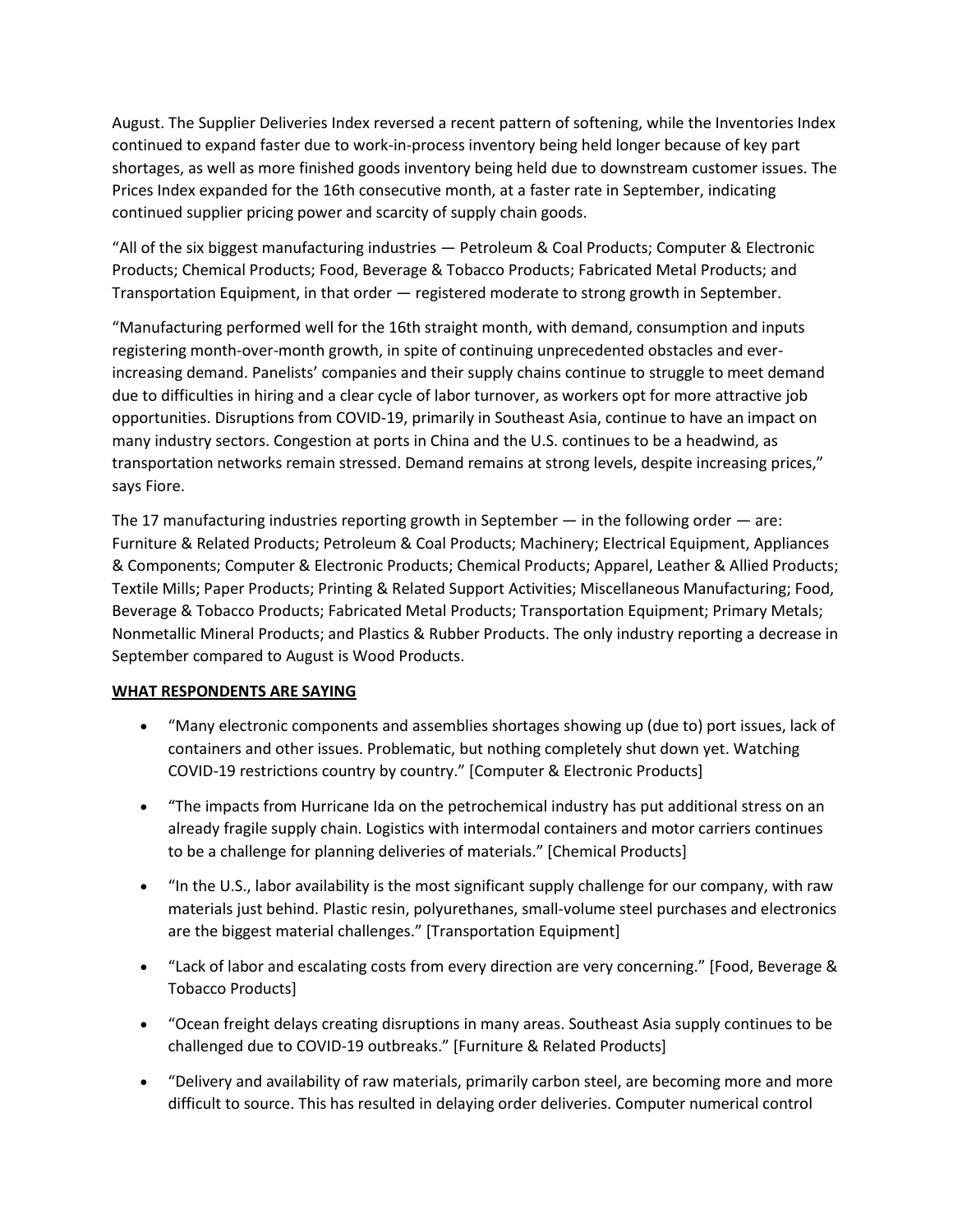(CNC) machining services are at a premium; it's difficult to get the deliveries needed to complete jobs. Traditional in-house machining now has to be outsourced due to a lack of experienced machinists. All this has had a negative impact on production throughput." [Fabricated Metal Products]

- "Customer demand continues to swell as we prepare for the fourth quarter, and overall growth has been extremely good for the year. Supply chain concerns are growing beyond electronics and chips into most other commodities. Lead times are extending, shipping lanes are slowing, and we will not see an end to this in 2021." [Electrical Equipment, Appliances & Components]
- "We are still amazed by the labor market. We used to have 100 applicants for an opening; we are now seeing about 10 — and often, the applicant does not show for the interview." [Paper Products]
- "Our company's entire supply chain continues to have significant challenges getting manpower, which is impacting production of parts and ability to meet daily build schedules. Additionally, the logistics problems — especially port delays and a shortage of shipping containers — are significantly impacting inbound and outbound shipments. Raw materials costs still are at record highs, and we have raised customer pricing, with additional increases in the near future due to labor costs going up. Huge customer orders are nine months out (due to) backorders. Seeing this domestically and internationally." [Machinery]
- "Global supply chain constraints are still a major concern and focus. Inventory builds continue to compensate for potential supply disruption." [Miscellaneous Manufacturing]

| Index                                 | <b>Series</b><br><b>Index Sep</b> | <b>Series</b><br><b>Index Aug</b> | <b>Percentage Point</b><br>Change | <b>Direction</b> | Rate of<br>Change   | Trend*<br>(Months) |
|---------------------------------------|-----------------------------------|-----------------------------------|-----------------------------------|------------------|---------------------|--------------------|
| <b>Manufacturing</b><br>$PMI^{\circ}$ | 61.1                              | 59.9                              | $+1.2$                            | Growing          | Faster              | 16                 |
| <b>New Orders</b>                     | 66.7                              | 66.7                              | 0.0                               | Growing          | Unchanged           | 16                 |
| Production                            | 59.4                              | 60.0                              | $-0.6$                            | Growing          | Slower              | 16                 |
| <b>Employment</b>                     | 50.2                              | 49.0                              | $+1.2$                            | Growing          | From<br>Contracting | 1                  |
| <b>Supplier Deliveries 73.4</b>       |                                   | 69.5                              | $+3.9$                            | Slowing          | Faster              | 67                 |
| <b>Inventories</b>                    | 55.6                              | 54.2                              | $+1.4$                            | Growing          | Faster              | 2                  |
| Customers'<br><b>Inventories</b>      | 31.7                              | 30.2                              | $+1.5$                            | Too Low          | Slower              | 60                 |

# **Manufacturing at a Glance September 2021**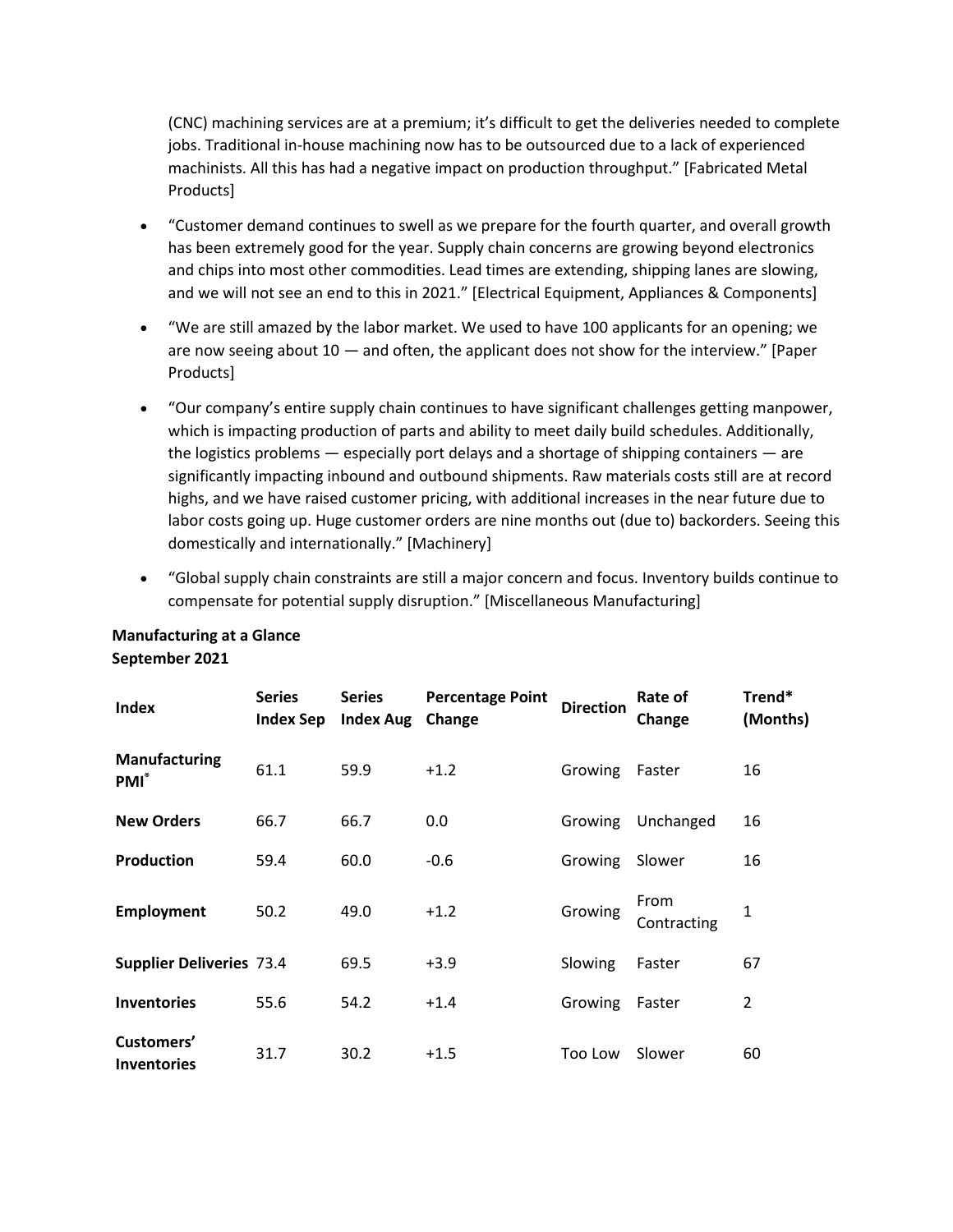| <b>Index</b>                  | <b>Series</b><br><b>Index Sep</b> | <b>Series</b><br><b>Index Aug</b> | <b>Percentage Point</b><br>Change | <b>Direction</b>         | Rate of<br>Change | Trend*<br>(Months) |
|-------------------------------|-----------------------------------|-----------------------------------|-----------------------------------|--------------------------|-------------------|--------------------|
| <b>Prices</b>                 | 81.2                              | 79.4                              | $+1.8$                            | <b>Increasing Faster</b> |                   | 16                 |
| <b>Backlog of Orders</b> 64.8 |                                   | 68.2                              | $-3.4$                            | Growing                  | Slower            | 15                 |
| <b>New Export Orders 53.4</b> |                                   | 56.6                              | $-3.2$                            | Growing                  | Slower            | 15                 |
| <b>Imports</b>                | 54.9                              | 54.3                              | $+0.6$                            | Growing                  | Faster            | 15                 |
| <b>OVERALL ECONOMY</b>        |                                   |                                   |                                   | Growing                  | Faster            | 16                 |
| <b>Manufacturing Sector</b>   |                                   |                                   |                                   | Growing                  | Faster            | 16                 |

**Manufacturing ISM®** *Report On Business®* **data is seasonally adjusted for the New Orders, Production, Employment and Inventories indexes.**

**\*Number of months moving in current direction.**

### **COMMODITIES REPORTED UP/DOWN IN PRICE AND IN SHORT SUPPLY**

### **Commodities Up in Price**

Adhesives (3); Aluminum (16); Aluminum Extrusions (2); Aluminum Products (6); Caustic Soda (4); Copper; Corrugate (12); Corrugated Packaging (11); Diesel Fuel (9); Electrical Components (10); Electrical Motors (3); Electronic Components (10); Foam; Freight (11); High-Density Polyethylene (HDPE) (9); Labor — Temporary (5); Logistics Services; Maintenance, Repair, and Operations (MRO) Supplies; Natural Gas (3); Ocean Freight (10); Packaging Supplies (10); Pallets (3); Paper; Plastic Containers; Plastic Resins (13); Polyethylene (8); Polypropylene (15); Resins; Resin-Based Products (8); Rubber-Based Products (2); Semiconductors (8); Solvents; Steel (14); Steel — Carbon (10); Steel — Cold Rolled (2); Steel — Drums; Steel — Galvanized; Steel — Hot Rolled (13); Steel — Stainless (11); Steel Products (13); Surfactants; and Tires.

#### **Commodities Down in Price**

Lumber (3); Steel — Scrap; and Wood (2).

## **Commodities in Short Supply**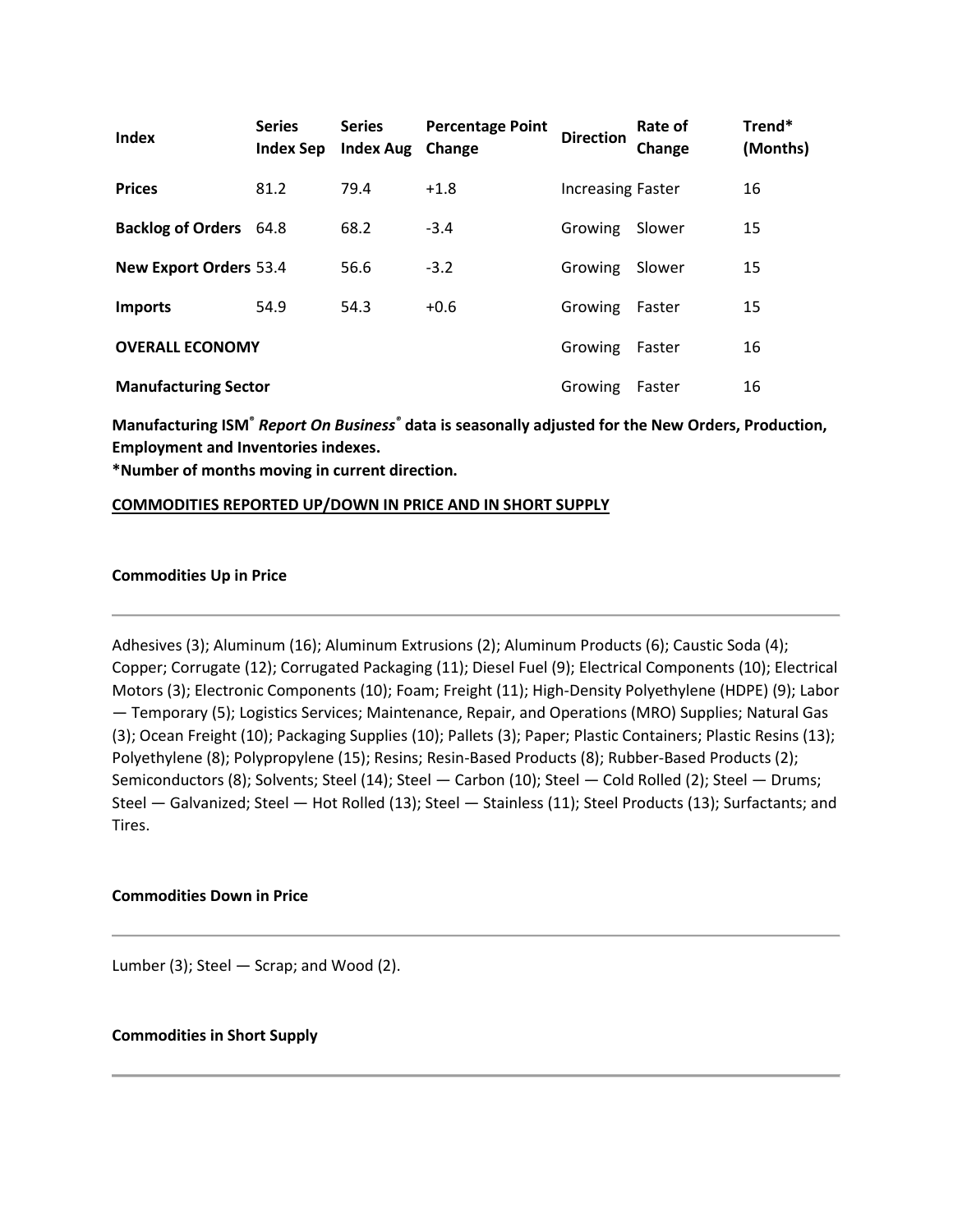Adhesives and Paints (3); Aluminum (6); Aluminum Products (5); Corrugated Packaging (3); Electrical Components (12); Electronic Components (10); Freight; Harnesses; Labor — Temporary (5); Nylon 6,6 Polymer; Ocean Freight (6); Plastic Containers; Plastic Products (8); Plastic Resins — Other (7); Plastic Totes; Polyvinyl Chloride (PVC) Plastics; Printed Circuit Board Assemblies (2); Resin-Based Products (2); Rubber-Based Products (2); Semiconductors (10); Steel (10); Steel — Hot Rolled (11); Steel — Stainless (7); and Steel Products (8).

Note: The number of consecutive months the commodity is listed is indicated after each item.

## **SEPTEMBER 2021 MANUFACTURING INDEX SUMMARIES**

## **Manufacturing PMI®**

Manufacturing grew in September, as the Manufacturing PMI® registered 61.1 percent, 1.2 percentage points higher than the August reading of 59.9 percent. "The Manufacturing PMI® continued to indicate strong sector expansion and U.S. economic growth in September. All five subindexes that directly factor into the Manufacturing PMI<sup>®</sup> were in growth territory. All of the six biggest manufacturing industries expanded, in the following order: Petroleum & Coal Products; Computer & Electronic Products; Chemical Products; Food, Beverage & Tobacco Products; Fabricated Metal Products; and Transportation Equipment. The New Orders and Production indexes continued to expand at strong levels. The Supplier Deliveries Index continued to reflect suppliers' difficulties in maintaining delivery rates, due to a persistent lack of direct labor, transportation challenges and sustained levels of increasing demand. All 10 subindexes were positive for the period; a reading of 'too low' for the Customers' Inventories Index is considered a positive for future production," says Fiore. A reading above 50 percent indicates that the manufacturing economy is generally expanding; below 50 percent indicates that it is generally contracting.

A Manufacturing PMI® above 43.1 percent, over a period of time, generally indicates an expansion of the overall economy. Therefore, the September Manufacturing PMI<sup>®</sup> indicates the overall economy grew in September for the 16th consecutive month following contraction in April 2020. "The past relationship between the Manufacturing PMI<sup>®</sup> and the overall economy indicates that the Manufacturing PMI<sup>®</sup> for September (61.1 percent) corresponds to a 5.1-percent increase in real gross domestic product (GDP) on an annualized basis," says Fiore.

### **THE LAST 12 MONTHS**

**Month Manufacturing PMI® Sep 2021** 61.1 **Aug 2021** 59.9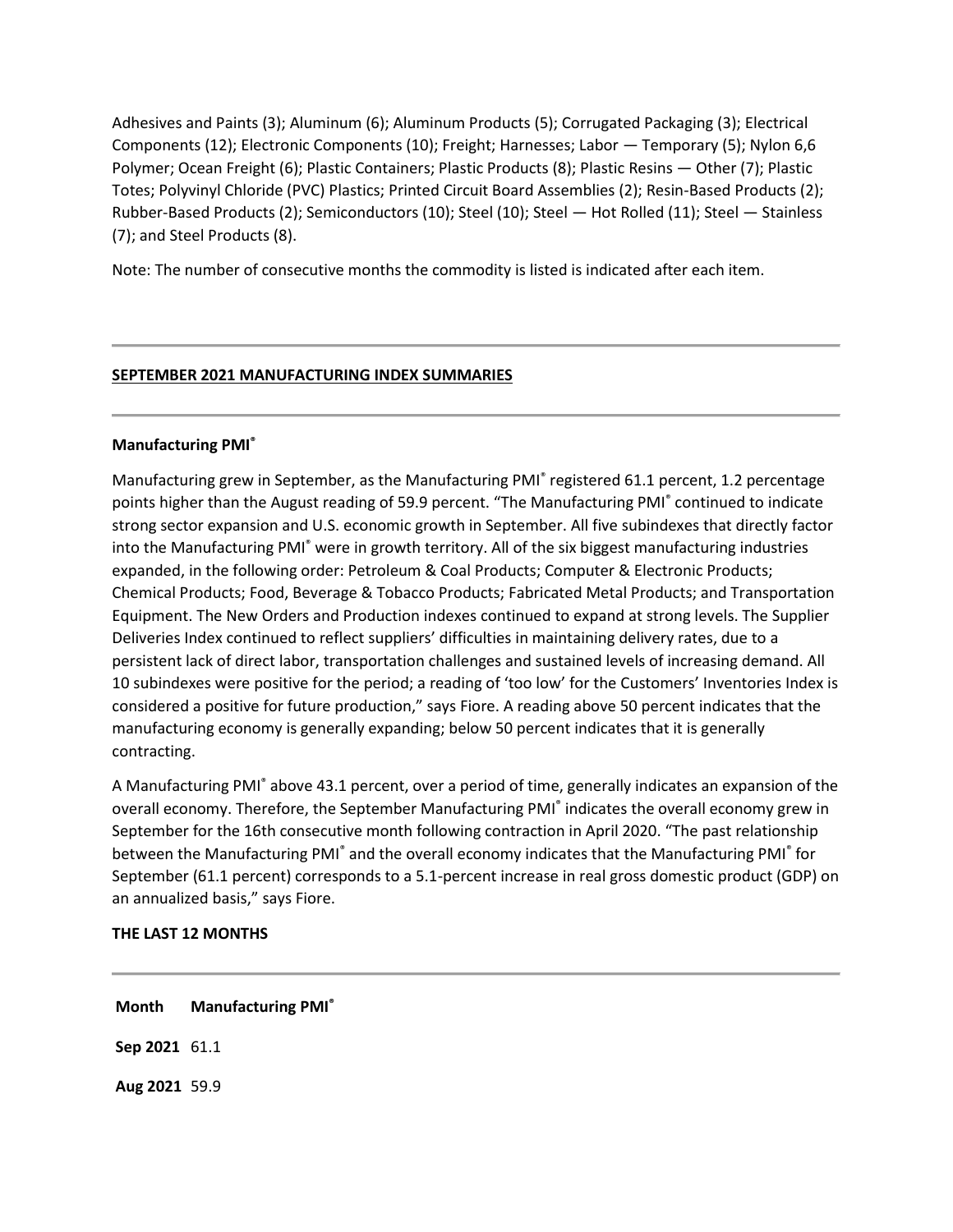|                           | Month Manufacturing PMI®     |
|---------------------------|------------------------------|
| Jul 2021 59.5             |                              |
| Jun 2021 60.6             |                              |
| May 2021 61.2             |                              |
| Apr 2021 60.7             |                              |
| <b>Month</b>              | Manufacturing<br>PMI®        |
| Mar 2021 64.7             |                              |
| Feb 2021 60.8             |                              |
| Jan 2021 58.7             |                              |
| Dec 2020 60.5             |                              |
| Nov 2020 57.7             |                              |
| Oct 2020 58.8             |                              |
| High - 64.7<br>Low - 57.7 | Average for 12 months - 60.4 |

## **New Orders**

ISM® 's New Orders Index registered 66.7 percent in September, unchanged compared to the 66.7 percent reported in August. This indicates that new orders grew for the 16th consecutive month. "All of the six largest manufacturing sectors — Food, Beverage & Tobacco Products; Petroleum & Coal Products; Computer & Electronic Products; Chemical Products; Transportation Equipment; and Fabricated Metal Products, in that order — expanded at moderate to strong levels. This is the 15th consecutive month of index readings of above 60 percent, beating a 14-month streak (May 2017-June 2018) during the last manufacturing expansion. The monthly average during the current cycle exceeds that of the previous streak by 2 percentage points," says Fiore. A New Orders Index above 52.8 percent, over time, is generally consistent with an increase in the Census Bureau's series on manufacturing orders (in constant 2000 dollars).

Of the 18 manufacturing industries, the 13 that reported growth in new orders in September — in the following order — are: Primary Metals; Food, Beverage & Tobacco Products; Furniture & Related Products; Petroleum & Coal Products; Computer & Electronic Products; Machinery; Chemical Products; Miscellaneous Manufacturing; Paper Products; Nonmetallic Mineral Products; Transportation Equipment; Electrical Equipment, Appliances & Components; and Fabricated Metal Products. The two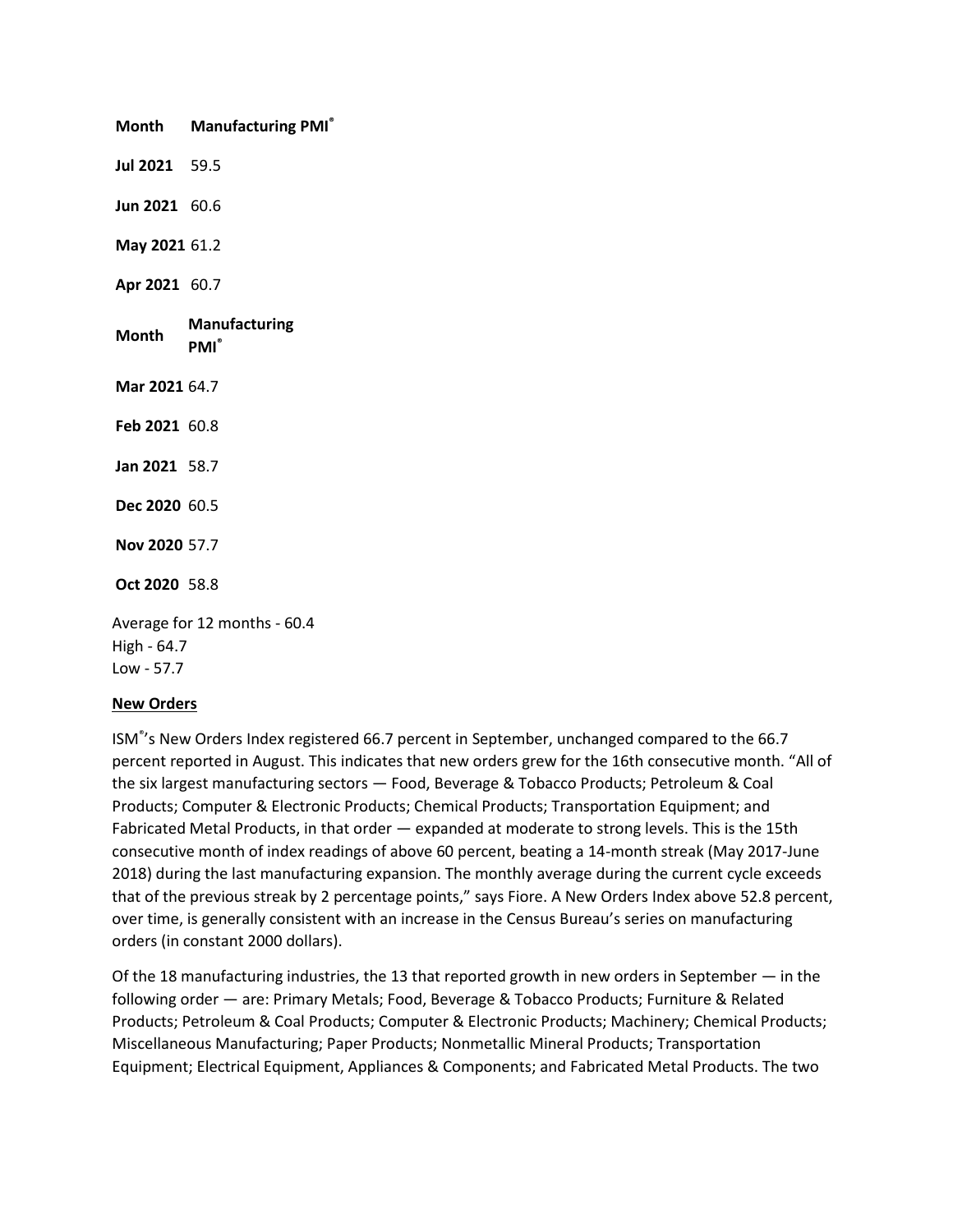industries reporting a decline in new orders in September are: Printing & Related Support Activities; and Wood Products.

| Sep 2021 36.6   |      | 54.3 | 9.1    | $+27.566.7$ |
|-----------------|------|------|--------|-------------|
| Aug 2021 38.0   |      | 52.8 | 9.2    | $+28.866.7$ |
| <b>Jul 2021</b> | 34.7 | 62.0 | $-3.3$ | $+31.464.9$ |
| <b>Jun 2021</b> | 42.1 | 49.7 | 8.2    | $+33.966.0$ |

**New Orders % Higher % Same % Lower Net Index**

#### **Production**

The Production Index registered 59.4 percent in September, 0.6 percentage point lower than the August reading of 60 percent, indicating growth for the 16th consecutive month. "All of the top six industries — Petroleum & Coal Products; Transportation Equipment; Chemical Products; Fabricated Metal Products; Food, Beverage & Tobacco Products; and Computer & Electronic Products, in that order — expanded at strong to moderate levels. Raw materials continued to be a constraint to production growth, as manufacturing inventories reached their highest levels in this cycle. Staffing levels on the factory floor remain an obstacle, with direct labor turnover and retirements becoming more prevalent," says Fiore. An index above 52.1 percent, over time, is generally consistent with an increase in the Federal Reserve Board's Industrial Production figures.

The 14 industries reporting growth in production during the month of September  $-$  listed in order  $$ are: Printing & Related Support Activities; Furniture & Related Products; Petroleum & Coal Products; Textile Mills; Machinery; Nonmetallic Mineral Products; Transportation Equipment; Chemical Products; Fabricated Metal Products; Food, Beverage & Tobacco Products; Primary Metals; Computer & Electronic Products; Electrical Equipment, Appliances & Components; and Miscellaneous Manufacturing. The two industries reporting a decrease in September are Apparel, Leather & Allied Products; and Plastics & Rubber Products.

#### **Production % Higher % Same % Lower Net Index**

| Sep 2021 31.6 |  | 53.1 15.3 +16.3 59.4                       |
|---------------|--|--------------------------------------------|
|               |  | Aug 2021 31.9 54.5 13.5 +18.4 60.0         |
|               |  | Jul 2021 31.1 59.9 9.1 +22.0 58.4          |
|               |  | <b>Jun 2021</b> 39.1 49.3 11.6 $+27.560.8$ |

### **Employment**

ISM® 's Employment Index registered 50.2 percent in September, 1.2 percentage points above the August reading of 49 percent. "The Employment Index returned to expansion territory after one month below 50 percent. Of the six big manufacturing sectors, two (Computer & Electronic Products; and Fabricated Metal Products) expanded. Survey panelists' companies are still struggling to meet labor-management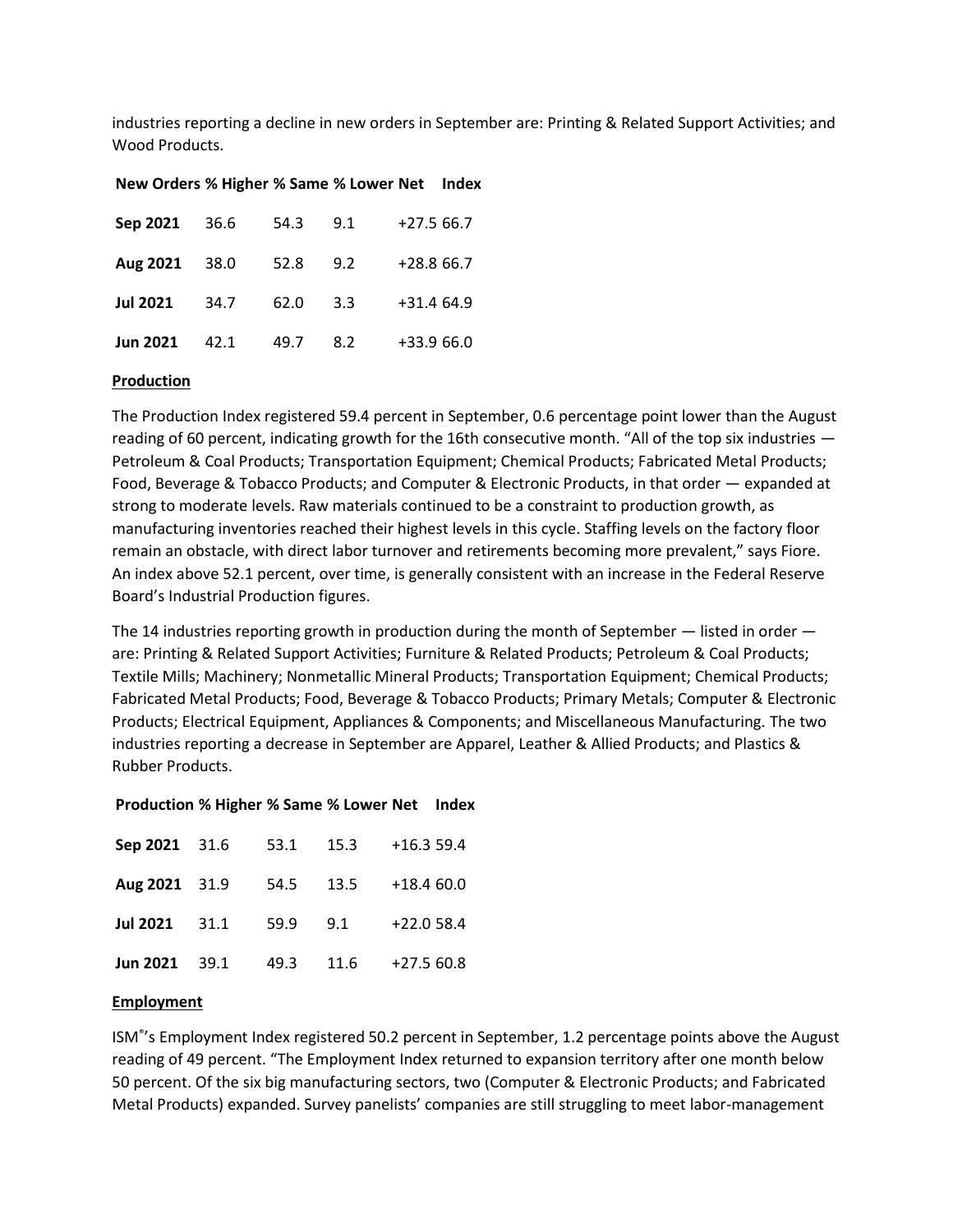plans, but there were modest signs of progress compared to previous months: Less than 5 percent of comments noted improvements regarding employment, compared to none in August. An overwhelming majority of panelists indicate their companies are hiring or attempting to hire — 85 percent of Employment Index comments were about seeking additional staffing. Nearly half (47 percent) of those respondents expressed difficulty in filling positions, an increase from August. The increasing frequency of comments on turnover rates and retirements continued a trend that began in August," says Fiore. An Employment Index above 50.6 percent, over time, is generally consistent with an increase in the Bureau of Labor Statistics (BLS) data on manufacturing employment.

Of the 18 manufacturing industries, the six industries reporting employment growth in September — in the following order — are: Electrical Equipment, Appliances & Components; Furniture & Related Products; Computer & Electronic Products; Primary Metals; Fabricated Metal Products; and Machinery. The six industries reporting a decrease in employment in September — listed in order — are: Textile Mills; Petroleum & Coal Products; Paper Products; Plastics & Rubber Products; Food, Beverage & Tobacco Products; and Miscellaneous Manufacturing. Six industries reported no change in employment in September compared to August.

|                 |      |  | Sep 2021 17.0 65.7 17.3 -0.3 50.2 |
|-----------------|------|--|-----------------------------------|
|                 |      |  | Aug 2021 20.3 58.2 21.5 -1.2 49.0 |
| <b>Jul 2021</b> |      |  | 26.1 57.8 16.0 +10.1 52.9         |
| <b>Jun 2021</b> | 26.6 |  | 54.1 19.3 +7.3 49.9               |

**Employment % Higher % Same % Lower Net Index**

## **Supplier Deliveries\***

The delivery performance of suppliers to manufacturing organizations was slower in September, as the Supplier Deliveries Index registered 73.4 percent, 3.9 percentage points higher than the 69.5 percent reported in August. All six top manufacturing industries (Fabricated Metal Products; Food, Beverage & Tobacco Products; Computer & Electronic Products; Petroleum & Coal Products; Chemical Products; and Transportation Equipment, in that order) reported slowing deliveries. "Deliveries slowed at a faster rate compared to the previous month, reversing a three-month improvement trend. The index continues to reflect suppliers' difficulties in meeting panelist companies' demand, including (1) ongoing supplier hiring challenges, (2) extended raw materials lead times at all tiers, (3) increasing levels of input material shortages, (4) stubbornly high prices, and (5) inconsistent transportation availability," says Fiore. A reading below 50 percent indicates faster deliveries, while a reading above 50 percent indicates slower deliveries.

The 17 industries that reported slower supplier deliveries in September — in the following order — are: Apparel, Leather & Allied Products; Textile Mills; Paper Products; Machinery; Miscellaneous Manufacturing; Nonmetallic Mineral Products; Fabricated Metal Products; Food, Beverage & Tobacco Products; Computer & Electronic Products; Furniture & Related Products; Petroleum & Coal Products; Plastics & Rubber Products; Chemical Products; Wood Products; Transportation Equipment; Electrical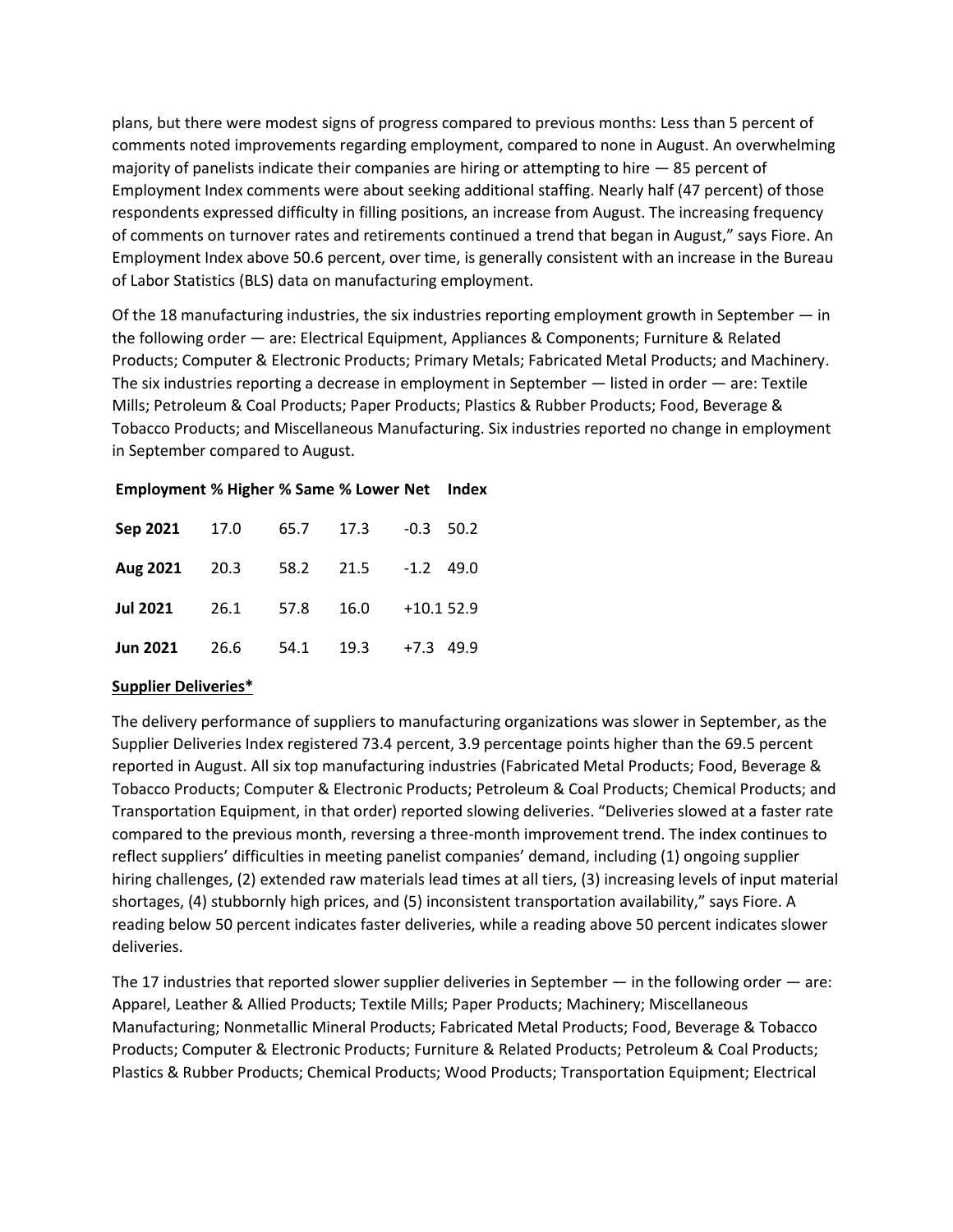Equipment, Appliances & Components; and Primary Metals. No industries reported faster supplier deliveries in September.

| Sep 2021        | 50.0 | 46.8 | 3.2 | $+46.873.4$  |
|-----------------|------|------|-----|--------------|
| Aug 2021        | 42.7 | 53.7 | 3.6 | $+39.169.5$  |
| <b>Jul 2021</b> | 48.1 | 48.8 | 3.1 | +45.0 72.5   |
| <b>Jun 2021</b> | 53.5 | 43.2 | 3.3 | $+50.2$ 75.1 |

### **Supplier Deliveries % Slower % Same % Faster Net Index**

#### **Inventories**

The Inventories Index registered 55.6 percent in September, 1.4 percentage points higher than the 54.2 percent reported for August. "Manufacturing Inventories are clearly in expansion territory due to (1) panelists' companies accepting more raw materials inventory than they may use to reduce production shortages, (2) work-in-process inventory accounts growing due to increasing part shortages, and (3) growth of finished goods inventory as some panelists' companies are held back from delivering due to customers' throughput challenges. The Petroleum & Coal Products and Chemical Products industries contributed to manufacturing inventory gains due to the impacts of shutdowns caused by Hurricane Ida. This is the highest level of inventories expansion since October 2010, when the index registered 56.1 percent," says Fiore. An Inventories Index greater than 44.5 percent, over time, is generally consistent with expansion in the Bureau of Economic Analysis (BEA) figures on overall manufacturing inventories (in chained 2000 dollars).

The 10 industries reporting higher inventories in September — in the following order — are: Printing  $\&$ Related Support Activities; Apparel, Leather & Allied Products; Petroleum & Coal Products; Electrical Equipment, Appliances & Components; Paper Products; Transportation Equipment; Chemical Products; Machinery; Computer & Electronic Products; and Fabricated Metal Products. The four industries reporting a decrease in inventories in September are: Nonmetallic Mineral Products; Wood Products; Primary Metals; and Food, Beverage & Tobacco Products.

#### **Inventories % Higher % Same % Lower Net Index**

|  |  | Sep 2021 29.7 51.4 18.9 +10.8 55.6         |
|--|--|--------------------------------------------|
|  |  | Aug 2021 25.4 60.5 14.2 +11.2 54.2         |
|  |  | <b>Jul 2021</b> 21.6 53.7 24.7 -3.1 48.9   |
|  |  | <b>Jun 2021</b> 20.7 59.9 19.4 $+1.3$ 51.1 |

#### **Customers' Inventories\***

ISM® 's Customers' Inventories Index registered 31.7 percent in September, 1.5 percentage points higher than the 30.2 percent reported for August, indicating that customers' inventory levels were considered too low. "Customers' inventories are too low for the 60th consecutive month, a positive for future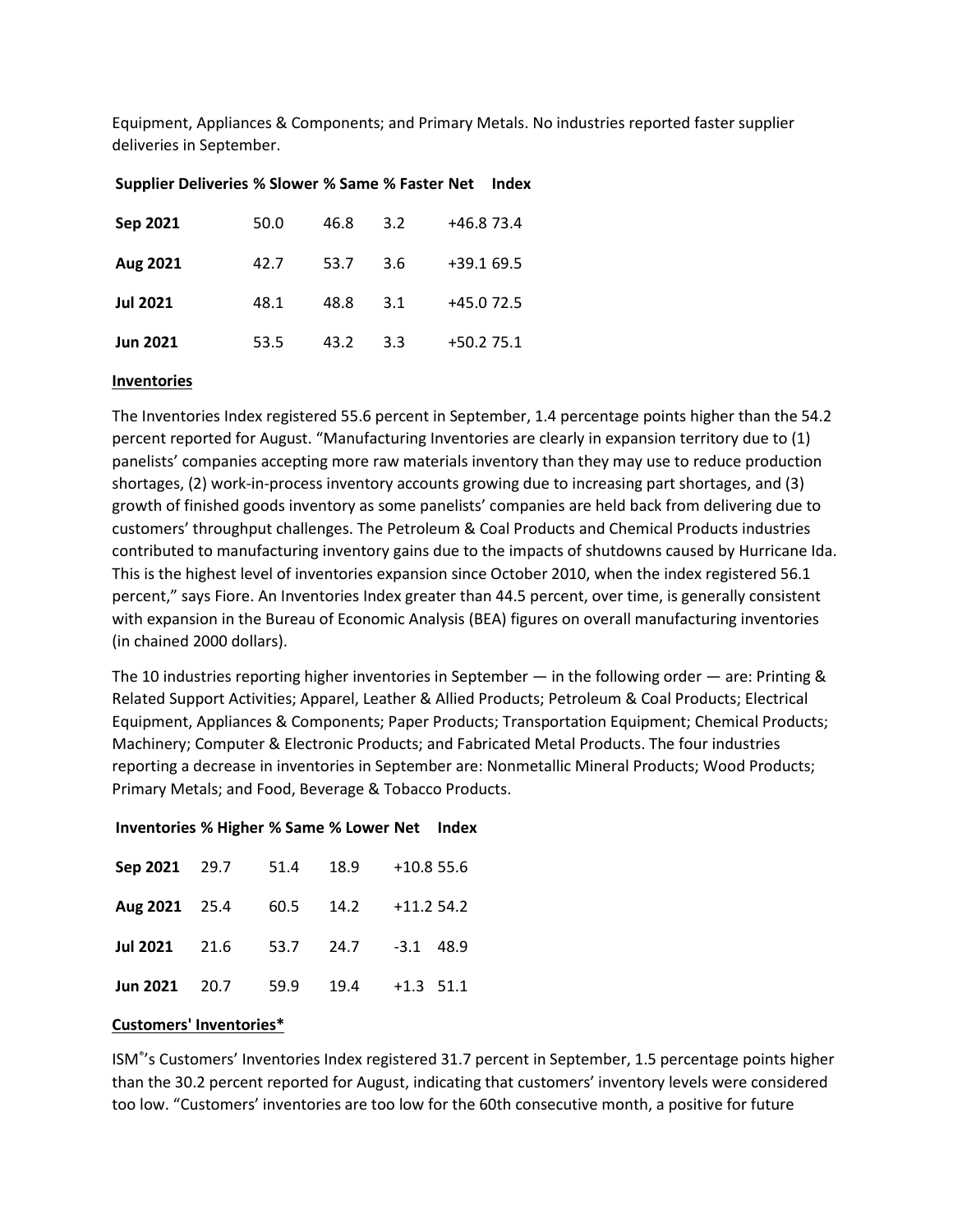production growth. For 14 straight months, the Customers' Inventories Index has been at historically low levels," says Fiore.

The only industry reporting higher customers' inventories in September is Petroleum & Coal Products. The 16 industries reporting customers' inventories as too low during September — listed in order — are: Apparel, Leather & Allied Products; Textile Mills; Printing & Related Support Activities; Primary Metals; Wood Products; Machinery; Food, Beverage & Tobacco Products; Miscellaneous Manufacturing; Computer & Electronic Products; Chemical Products; Plastics & Rubber Products; Paper Products; Electrical Equipment, Appliances & Components; Transportation Equipment; Fabricated Metal Products; and Furniture & Related Products.

| Sep 2021        | 73 | 11.9 | 39.6 | 48.5 | $-36.631.7$ |
|-----------------|----|------|------|------|-------------|
| Aug 2021        | 75 | 5.6  | 49.0 | 45.3 | $-39.730.2$ |
| <b>Jul 2021</b> | 74 | 6.3  | 37.4 | 56.3 | $-50.025.0$ |
| <b>Jun 2021</b> | 79 | 6.5  | 48.7 | 44.8 | $-38.330.8$ |

# **Customers' Inventories % Reporting % Too High % About Right % Too Low Net Index**

## **Prices\***

The ISM® Prices Index registered 81.2 percent, an increase of 1.8 percentage points compared to the August reading of 79.4 percent, indicating raw materials prices increased for the 16th consecutive month, at a faster rate in September. "Aluminum, basic chemicals, copper, corrugate and packaging materials, electronic components, energy, some plastics and plastic products, freight, and steels continue to remain at elevated prices due to product scarcity, with the index reversing prior month softening," says Fiore. A Prices Index above 52.7 percent, over time, is generally consistent with an increase in the Bureau of Labor Statistics (BLS) Producer Price Index for Intermediate Materials.

In September, 17 of 18 industries reported paying increased prices for raw materials, in the following order: Apparel, Leather & Allied Products; Textile Mills; Printing & Related Support Activities; Paper Products; Plastics & Rubber Products; Machinery; Miscellaneous Manufacturing; Furniture & Related Products; Nonmetallic Mineral Products; Computer & Electronic Products; Fabricated Metal Products; Transportation Equipment; Food, Beverage & Tobacco Products; Primary Metals; Chemical Products; Electrical Equipment, Appliances & Components; and Wood Products. The only industry reporting a decline in prices in September is Petroleum & Coal Products.

| <b>Prices</b> | % Higher % Same % Lower Net Index |      |      |             |  |
|---------------|-----------------------------------|------|------|-------------|--|
| Sep 2021 69.5 |                                   | 23.4 | 7.1  | $+62.481.2$ |  |
| Aug 2021 62.8 |                                   | 33.3 | -3.9 | +58.9 79.4  |  |
| Jul 2021 73.8 |                                   | 23.8 | 2.4  | $+71.485.7$ |  |
| Jun 2021 84.8 |                                   | 14.5 | 0.7  | $+84.192.1$ |  |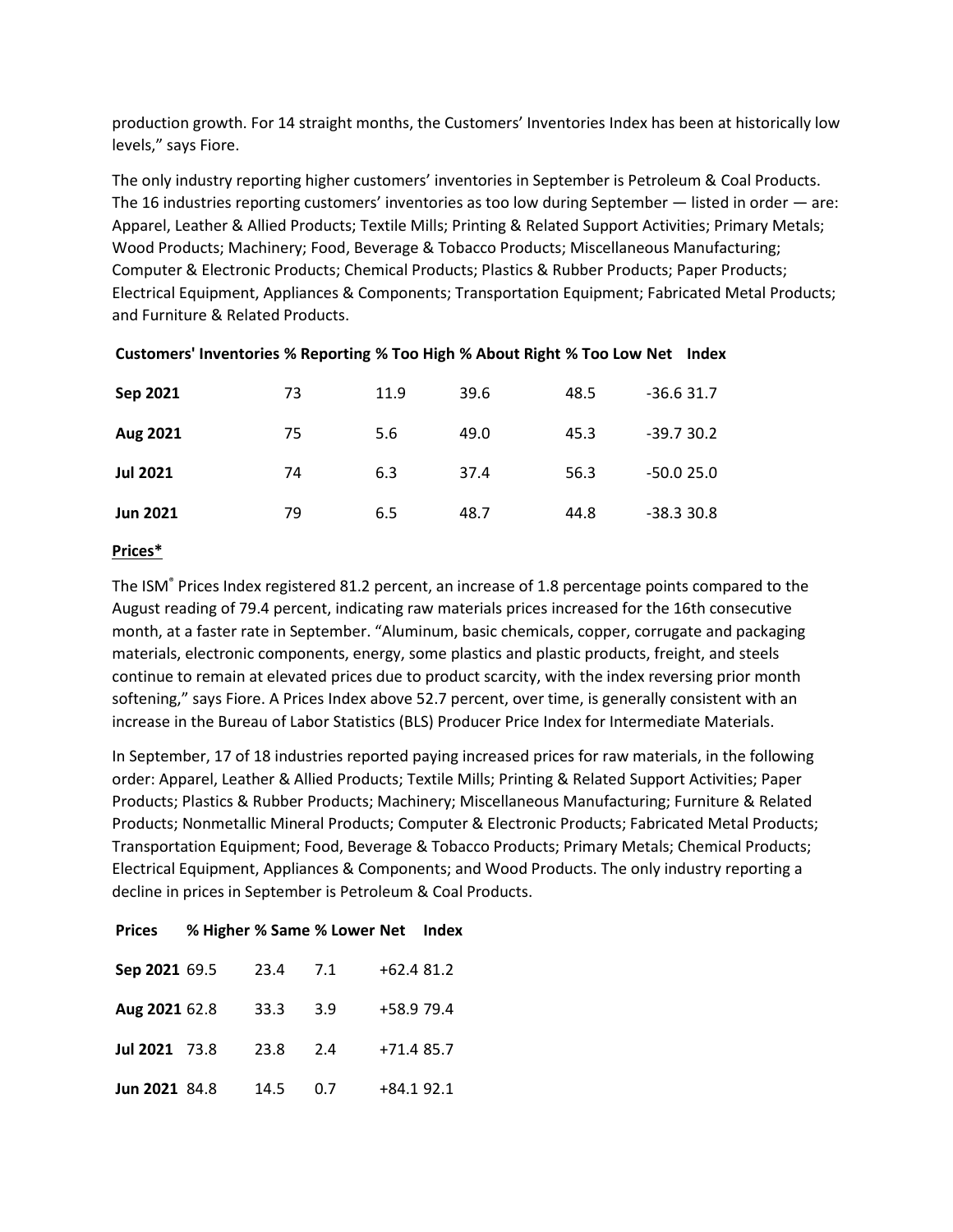## **Backlog of Orders\***

ISM® 's Backlog of Orders Index registered 64.8 percent in September, a 3.4-percentage point decrease compared to the 68.2 percent reported in August, indicating order backlogs expanded for the 15th straight month. "Backlogs expanded at a lower rate in September compared to August, indicating production was able to keep up with continuing strong new order levels. However, backlogs remain at historically high levels. Other than the current run above 60 percent which began this past February, the last time the Backlog of Orders Index was at this level was April 2004 (66.5 percent). Of the six big industry sectors, five (Food, Beverage & Tobacco Products; Chemical Products; Transportation Equipment; Computer & Electronic Products; and Fabricated Metal Products) reported that backlogs expanded strongly," says Fiore.

The 14 industries reporting growth in order backlogs in September, in the following order, are: Apparel, Leather & Allied Products; Furniture & Related Products; Primary Metals; Machinery; Food, Beverage & Tobacco Products; Miscellaneous Manufacturing; Nonmetallic Mineral Products; Paper Products; Plastics & Rubber Products; Chemical Products; Electrical Equipment, Appliances & Components; Transportation Equipment; Computer & Electronic Products; and Fabricated Metal Products. No industry reported lower backlogs in September compared to August.

| Sep 2021        | 90 | 39.0 | 51.6 | 9.4  | $+29.664.8$ |
|-----------------|----|------|------|------|-------------|
| Aug 2021        | 91 | 44.5 | 47.5 | 8.0  | $+36.568.2$ |
| <b>Jul 2021</b> | 92 | 36.2 | 57.5 | 6.2  | +30.0 65.0  |
| <b>Jun 2021</b> | 92 | 39.5 | 50.1 | 10.4 | $+29.164.5$ |

## **Backlog of Orders % Reporting % Higher % Same % Lower Net Index**

## **New Export Orders\***

ISM® 's New Export Orders Index registered 53.4 percent in September, down 3.2 percentage points compared to the August reading of 56.6 percent. "The New Export Orders Index grew for the 15th consecutive month, at a slower rate compared to August. Of the six big industry sectors, three (Food, Beverage & Tobacco Products; Chemical Products; and Computer & Electronic Products) expanded. New export orders were a contributor to the growth in the New Orders Index," says Fiore.

The seven industries reporting growth in new export orders in September  $-$  in the following order  $$ are: Paper Products; Primary Metals; Miscellaneous Manufacturing; Food, Beverage & Tobacco Products; Chemical Products; Computer & Electronic Products; and Machinery. The three industries reporting a decrease in new export orders in September are Plastics & Rubber Products; Fabricated Metal Products; and Transportation Equipment. Six industries reported no change in exports in September compared to August.

### **New Export Orders % Reporting % Higher % Same % Lower Net Index**

**Sep 2021** 75 14.1 78.6 7.3 +6.8 53.4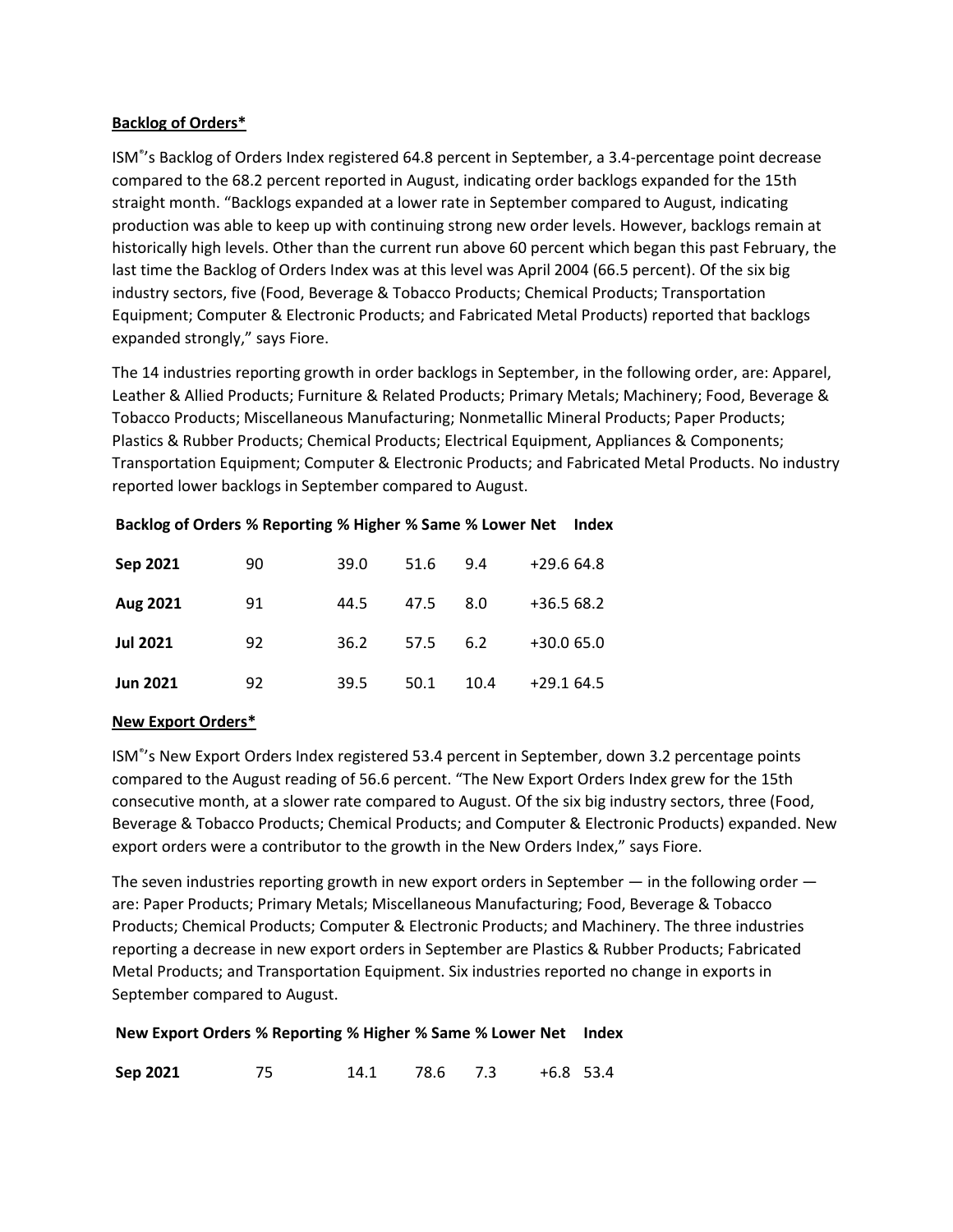| Aug 2021        | 75 | 17.9 | 77.5     | - 4.6 | $+13.356.6$ |
|-----------------|----|------|----------|-------|-------------|
| <b>Jul 2021</b> | 74 | 16.9 | 77.5 5.6 |       | $+11.355.7$ |
| <b>Jun 2021</b> | 76 | 17.7 | 77.1     | 5.2   | $+12.556.2$ |

## **New Export Orders % Reporting % Higher % Same % Lower Net Index**

### **Imports\***

ISM® 's Imports Index registered 54.9 percent in September, an increase of 0.6 percentage point compared to August's figure of 54.3 percent. "Imports expanded for the 15th consecutive month, at a slightly faster rate compared to August, reflecting continuing challenges with throughput at U.S. ports of entry. Overland-transport challenges and container shortages continue to persist across the global supply chain, causing potential instability with import level projections. Imports will continue to be challenged through the end of 2021 and likely through the first half of 2022," says Fiore.

The nine industries reporting growth in imports in September  $-$  in the following order  $-$  are: Nonmetallic Mineral Products; Petroleum & Coal Products; Computer & Electronic Products; Miscellaneous Manufacturing; Furniture & Related Products; Fabricated Metal Products; Food, Beverage & Tobacco Products; Transportation Equipment; and Machinery. The four industries reporting a decrease in imports in September are: Paper Products; Electrical Equipment, Appliances & Components; Plastics & Rubber Products; and Chemical Products.

|             | Imports % Reporting % Higher % Same % Lower Net Index |      |      |      |             |  |
|-------------|-------------------------------------------------------|------|------|------|-------------|--|
| Sep 2021 87 |                                                       | 20.0 | 69.8 | 10.2 | $+9.8$ 54.9 |  |
| Aug 2021 86 |                                                       | 17.5 | 73.6 | 8.8  | $+8.7$ 54.3 |  |
| Jul 2021 87 |                                                       | 17.8 | 71.8 | 10.4 | $+7.4$ 53.7 |  |
| Jun 2021 86 |                                                       | 30.7 | 60.6 | 8.7  | $+22.061.0$ |  |

# **\*The Supplier Deliveries, Customers' Inventories, Prices, Backlog of Orders, New Export Orders and Imports indexes do not meet the accepted criteria for seasonal adjustments.**

## **Buying Policy**

Average commitment lead time for Capital Expenditures increased in September by eight days to 154 days. Average lead time for production materials in September increased by one day to 92 days, the highest figure since ISM® began collecting this data in 1987. Average lead time for Maintenance, Repair and Operating (MRO) Supplies was unchanged in September at 45 days, a tie (with April 2021, June 2021 and August 2021) for the highest figure since ISM<sup>®</sup> began collecting this data in 1987.

### **Percent Reporting**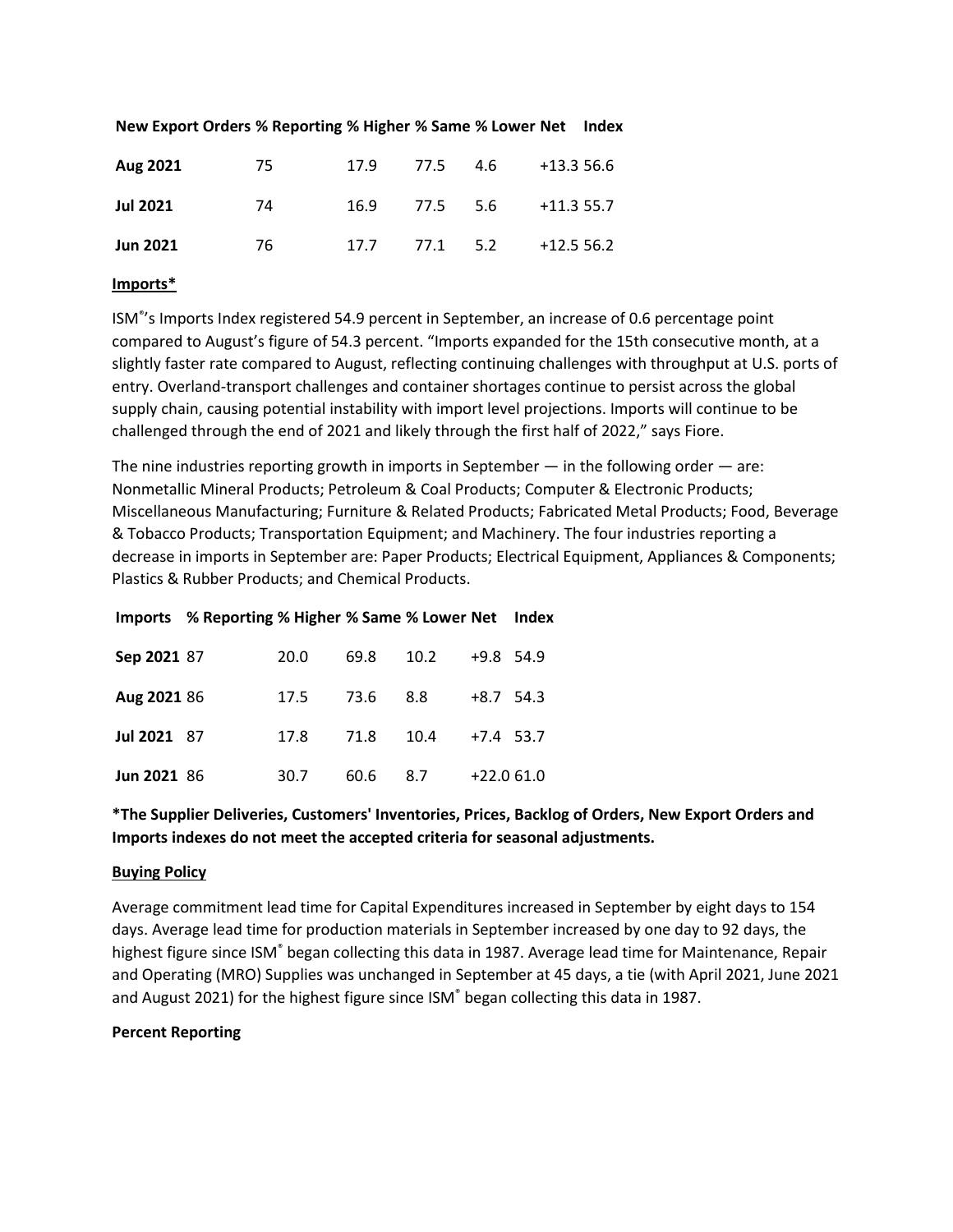| Capital Expenditures Hand-to-Mouth 30 Days 60 Days 90 Days 6 Months 1 Year + Average Days |    |    |    |    |              |                |     |  |  |  |  |
|-------------------------------------------------------------------------------------------|----|----|----|----|--------------|----------------|-----|--|--|--|--|
| Sep 2021                                                                                  | 20 | 5  | 8  | 15 | 30           | 22             | 154 |  |  |  |  |
| Aug 2021                                                                                  | 23 | 4  | 9  | 14 | 30           | 20             | 146 |  |  |  |  |
| <b>Jul 2021</b>                                                                           | 23 | 5  | 6  | 14 | 32           | 20             | 148 |  |  |  |  |
| <b>Jun 2021</b>                                                                           | 23 | 5  | 8  | 16 | 28           | 20             | 144 |  |  |  |  |
| <b>Percent Reporting</b>                                                                  |    |    |    |    |              |                |     |  |  |  |  |
| Production Materials Hand-to-Mouth 30 Days 60 Days 90 Days 6 Months 1 Year + Average Days |    |    |    |    |              |                |     |  |  |  |  |
| Sep 2021                                                                                  | 10 | 20 | 29 | 22 | 11           | 8              | 92  |  |  |  |  |
| Aug 2021                                                                                  | 12 | 19 | 27 | 22 | 13           | $\overline{7}$ | 91  |  |  |  |  |
| <b>Jul 2021</b>                                                                           | 12 | 21 | 28 | 19 | 15           | 5              | 86  |  |  |  |  |
| <b>Jun 2021</b>                                                                           | 11 | 23 | 27 | 19 | 14           | 6              | 88  |  |  |  |  |
| <b>Percent Reporting</b>                                                                  |    |    |    |    |              |                |     |  |  |  |  |
| MRO Supplies Hand-to-Mouth 30 Days 60 Days 90 Days 6 Months 1 Year + Average Days         |    |    |    |    |              |                |     |  |  |  |  |
| Sep 2021<br>26                                                                            | 38 | 20 | 11 | 4  | $\mathbf{1}$ | 45             |     |  |  |  |  |
| 28<br>Aug 2021                                                                            | 38 | 16 | 13 | 4  | $\mathbf{1}$ | 45             |     |  |  |  |  |
| <b>Jul 2021</b><br>26                                                                     | 38 | 21 | 11 | 4  | 0            | 42             |     |  |  |  |  |
| <b>Jun 2021</b><br>30                                                                     | 33 | 20 | 12 | 4  | $\mathbf{1}$ | 45             |     |  |  |  |  |
| <b>About This Report</b>                                                                  |    |    |    |    |              |                |     |  |  |  |  |

DO NOT CONFUSE THIS NATIONAL REPORT with the various regional purchasing reports released across the country. The national report's information reflects the entire U.S., while the regional reports contain primarily regional data from their local vicinities. Also, the information in the regional reports is not used in calculating the results of the national report. The information compiled in this report is for the month of September 2021.

The data presented herein is obtained from a survey of manufacturing supply executives based on information they have collected within their respective organizations. ISM® makes no representation, other than that stated within this release, regarding the individual company data collection procedures. The data should be compared to all other economic data sources when used in decision-making.

### **Data and Method of Presentation**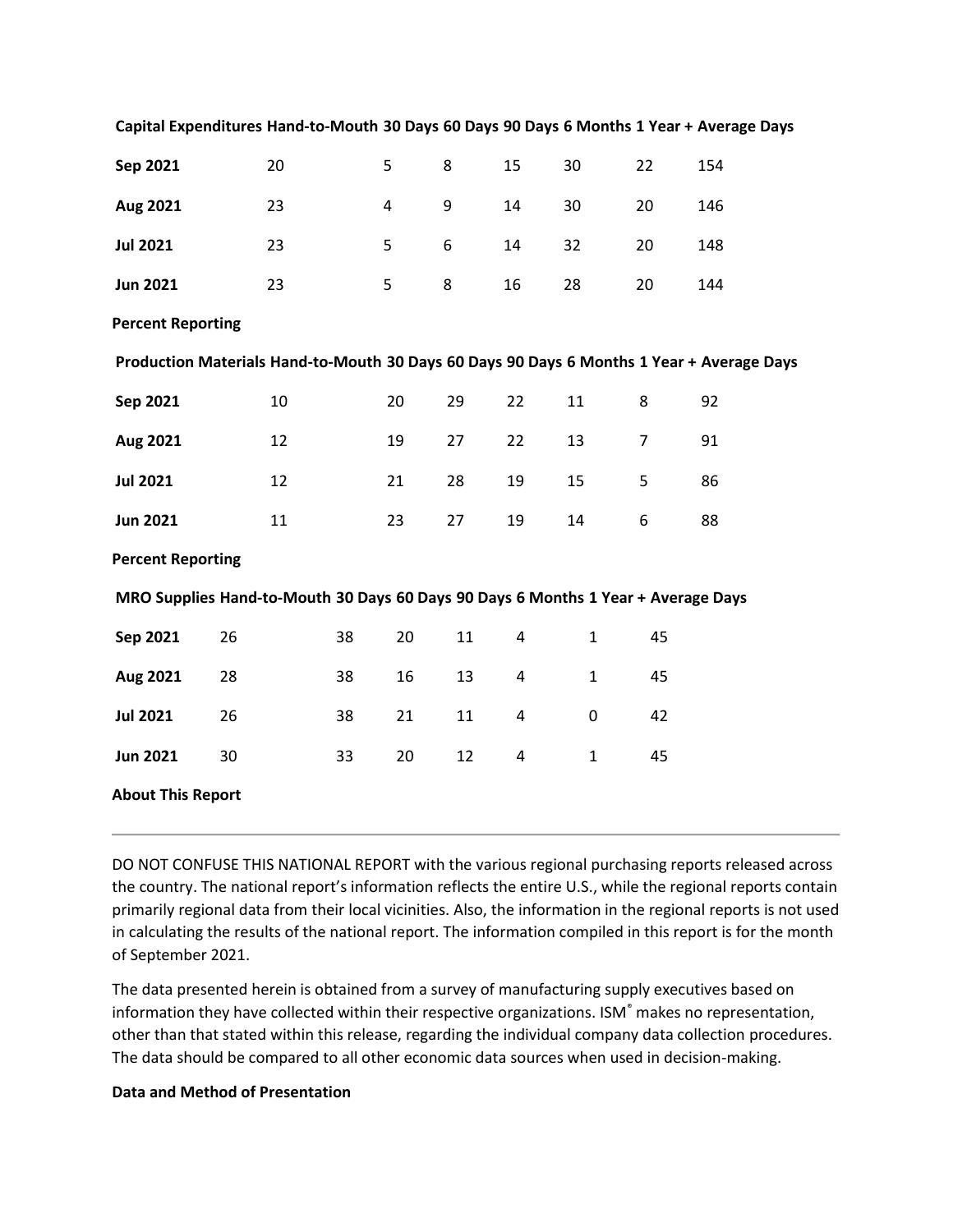The **Manufacturing ISM®** *Report On Business***®** is based on data compiled from purchasing and supply executives nationwide. The composition of the Manufacturing Business Survey Committee is stratified according to the North American Industry Classification System (NAICS) and each of the following NAICSbased industry's contribution to gross domestic product (GDP): Food, Beverage & Tobacco Products; Textile Mills; Apparel, Leather & Allied Products; Wood Products; Paper Products; Printing & Related Support Activities; Petroleum & Coal Products; Chemical Products; Plastics & Rubber Products; Nonmetallic Mineral Products; Primary Metals; Fabricated Metal Products; Machinery; Computer & Electronic Products; Electrical Equipment, Appliances & Components; Transportation Equipment; Furniture & Related Products; and Miscellaneous Manufacturing (products such as medical equipment and supplies, jewelry, sporting goods, toys and office supplies). The data are weighted based on each industry's contribution to GDP. According to the BEA estimates for 2018 GDP (released October 29, 2019), the six largest manufacturing subsectors are: Computer & Electronic Products; Chemical Products; Transportation Equipment Manufacturing; Food, Beverage & Tobacco Products; Petroleum & Coal Products; and Fabricated Metal Products. Beginning in February 2018 with January 2018 data, computation of the indexes is accomplished utilizing unrounded numbers.

Survey responses reflect the change, if any, in the current month compared to the previous month. For each of the indicators measured (New Orders, Backlog of Orders, New Export Orders, Imports, Production, Supplier Deliveries, Inventories, Customers' Inventories, Employment and Prices), this report shows the percentage reporting each response, the net difference between the number of responses in the positive economic direction (higher, better and slower for Supplier Deliveries) and the negative economic direction (lower, worse and faster for Supplier Deliveries), and the diffusion index. Responses are raw data and are never changed. The diffusion index includes the percent of positive responses plus one-half of those responding the same (considered positive).

The resulting single index number for those meeting the criteria for seasonal adjustments (Manufacturing PMI<sup>®</sup>, New Orders, Production, Employment and Inventories) is then seasonally adjusted to allow for the effects of repetitive intra-year variations resulting primarily from normal differences in weather conditions, various institutional arrangements, and differences attributable to non-moveable holidays. All seasonal adjustment factors are subject annually to relatively minor changes when conditions warrant them. The Manufacturing PMI<sup>®</sup> is a composite index based on the diffusion indexes of five of the indexes with equal weights: New Orders (seasonally adjusted), Production (seasonally adjusted), Employment (seasonally adjusted), Supplier Deliveries (seasonally adjusted), and Inventories.

Diffusion indexes have the properties of leading indicators and are convenient summary measures showing the prevailing direction of change and the scope of change. A Manufacturing PMI<sup>®</sup> reading above 50 percent indicates that the manufacturing economy is generally expanding; below 50 percent indicates that it is generally declining. A Manufacturing PMI<sup>®</sup> above 43.1 percent, over a period of time, indicates that the overall economy, or gross domestic product (GDP), is generally expanding; below 43.1 percent, it is generally declining. The distance from 50 percent or 43.1 percent is indicative of the extent of the expansion or decline. With some of the indicators within this report, ISM® has indicated the departure point between expansion and decline of comparable government series, as determined by regression analysis. The **Manufacturing ISM®** *Report On Business***®** survey is sent out to Manufacturing Business Survey Committee respondents the first part of each month. Respondents are asked to report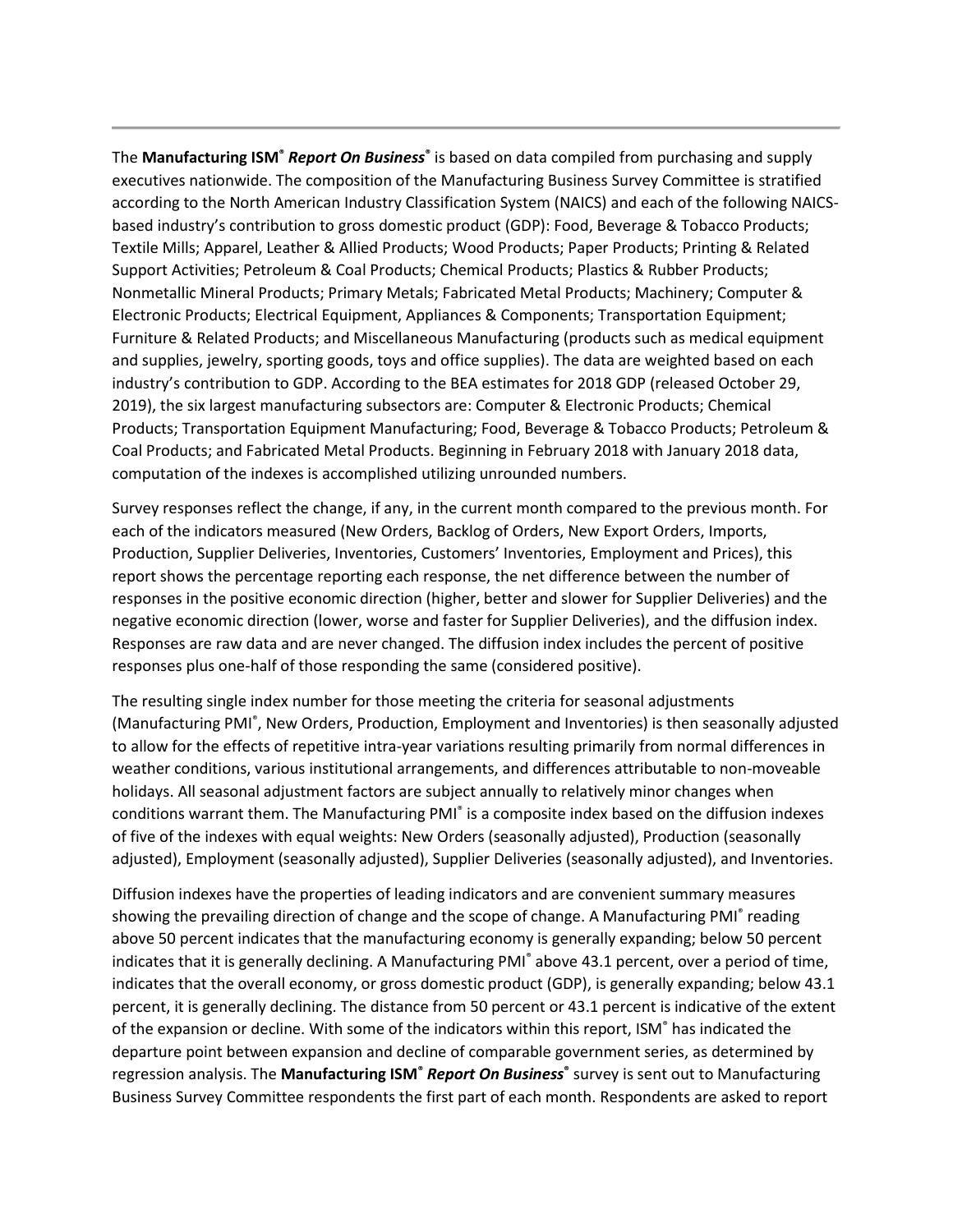on information for the current month for U.S. operations only. ISM<sup>®</sup> receives survey responses throughout most of any given month, with the majority of respondents generally waiting until late in the month to submit responses to give the most accurate picture of current business activity. ISM<sup>®</sup> then compiles the report for release on the first business day of the following month.

The industries reporting growth, as indicated in the **Manufacturing ISM®** *Report On Business***®** monthly report, are listed in the order of most growth to least growth. For the industries reporting contraction or decreases, those are listed in the order of the highest level of contraction/decrease to the least level of contraction/decrease.

Responses to Buying Policy reflect the percent reporting the current month's lead time, the approximate weighted number of days ahead for which commitments are made for Capital Expenditures; Production Materials; and Maintenance, Repair and Operating (MRO) Supplies, expressed as hand-to-mouth (five days), 30 days, 60 days, 90 days, six months (180 days), a year or more (360 days), and the weighted average number of days. These responses are raw data, never revised, and not seasonally adjusted since there is no significant seasonal pattern.

## **ISM ROB Content**

The Institute for Supply Management<sup>®</sup> ("ISM") *Report On Business*® (both Manufacturing and Non-Manufacturing) ("ISM ROB") contains information, text, files, images, video, sounds, musical works, works of authorship, applications, and any other materials or content (collectively, "Content") of ISM ("ISM ROB Content"). ISM ROB Content is protected by copyright, trademark, trade secret, and other laws, and as between you and ISM, ISM owns and retains all rights in the ISM ROB Content. ISM hereby grants you a limited, revocable, nonsublicensable license to access and display on your individual device the ISM ROB Content (excluding any software code) solely for your personal, non-commercial use. The ISM ROB Content shall also contain Content of users and other ISM licensors. Except as provided herein or as explicitly allowed in writing by ISM, you shall not copy, download, stream, capture, reproduce, duplicate, archive, upload, modify, translate, publish, broadcast, transmit, retransmit, distribute, perform, display, sell, or otherwise use any ISM ROB Content.

Except as explicitly and expressly permitted by ISM, you are strictly prohibited from creating works or materials (including but not limited to tables, charts, data streams, time series variables, fonts, icons, link buttons, wallpaper, desktop themes, online postcards, montages, mashups and similar videos, greeting cards, and unlicensed merchandise) that derive from or are based on the ISM ROB Content. This prohibition applies regardless of whether the derivative works or materials are sold, bartered, or given away. You shall not either directly or through the use of any device, software, internet site, webbased service, or other means remove, alter, bypass, avoid, interfere with, or circumvent any copyright, trademark, or other proprietary notices marked on the Content or any digital rights management mechanism, device, or other content protection or access control measure associated with the Content including geo-filtering mechanisms. Without prior written authorization from ISM, you shall not build a business utilizing the Content, whether or not for profit.

You shall not create, recreate, distribute, incorporate in other work, or advertise an index of any portion of the Content unless you receive prior written authorization from ISM. Requests for permission to